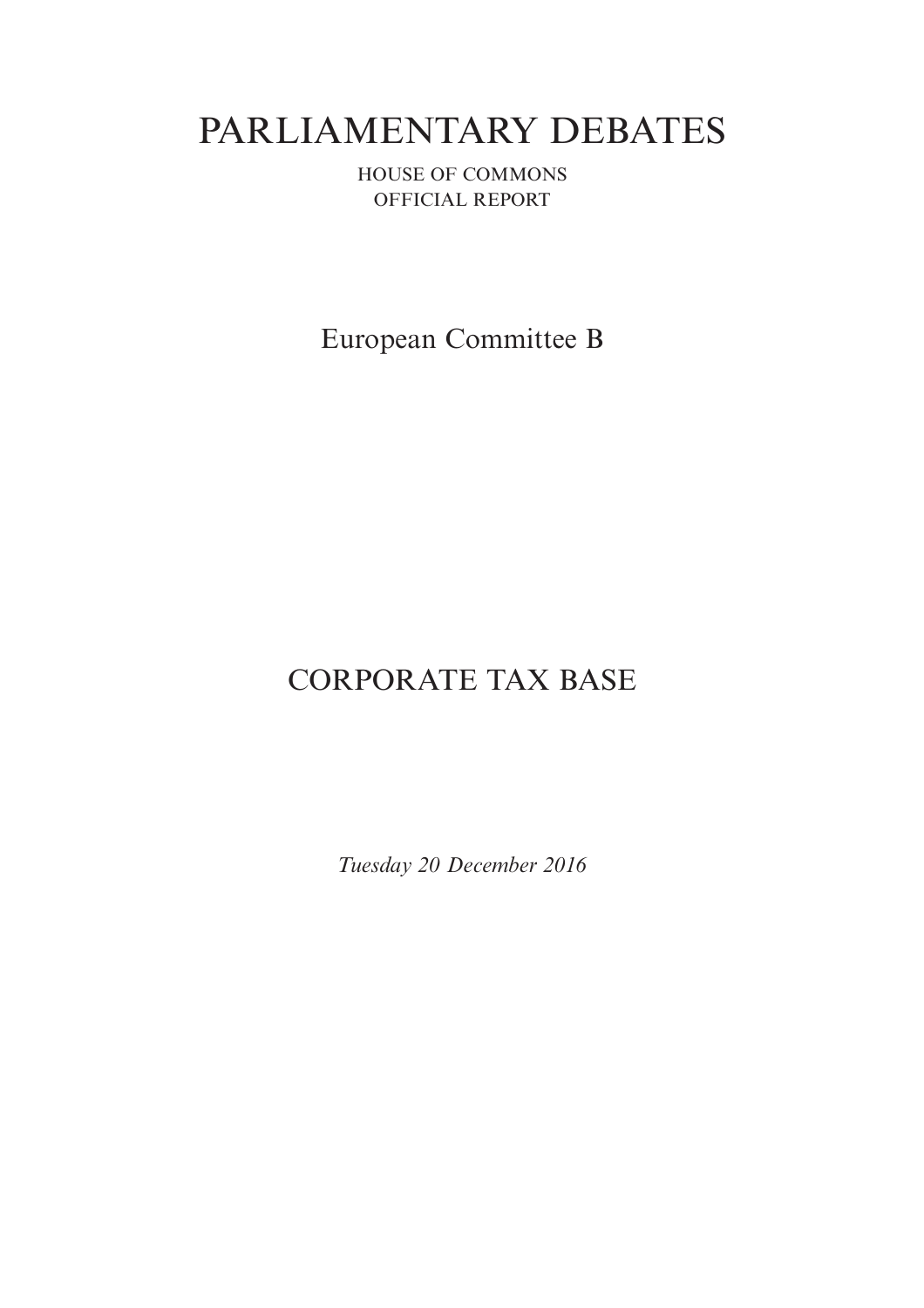No proofs can be supplied. Corrections that Members suggest for the final version of the report should be clearly marked in a copy of the report—not telephoned—and must be received in the Editor's Room, House of Commons,

#### **not later than**

**Saturday 24 December 2016**

© Parliamentary Copyright House of Commons 2016 *This publication may be reproduced under the terms of the Open Parliament licence, which is published at www.parliament.uk/site-information/copyright/.*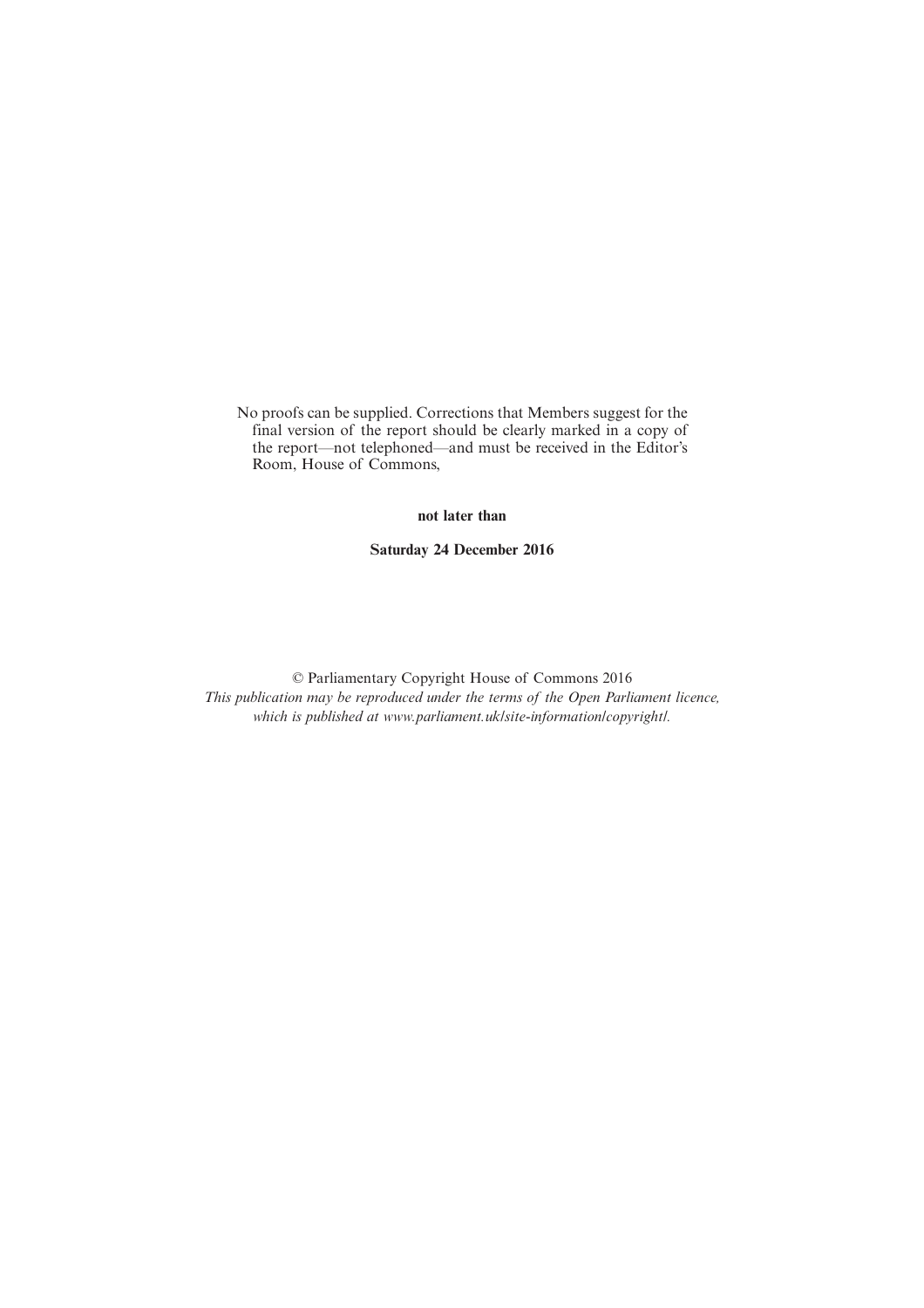#### **The Committee consisted of the following Members:**

*Chair:* M<sup>R</sup> DAVID HANSON

† Burns, Sir Simon *(Chelmsford)* (Con)

† Dowd, Peter *(Bootle)* (Lab)

† Ellison, Jane *(Financial Secretary to the Treasury)*

- † Goodman, Helen *(Bishop Auckland)* (Lab)
- † Heaton-Harris, Chris *(Daventry)* (Con)

Hoey, Kate *(Vauxhall)* (Lab)

- † Lefroy, Jeremy *(Stafford)* (Con)
- † Mullin, Roger *(Kirkcaldy and Cowdenbeath)* (SNP)

† Philp, Chris *(Croydon South)* (Con)

- † Smith, Jeff *(Manchester, Withington)* (Lab)
- † Tomlinson, Michael *(Mid Dorset and North Poole)* (Con)
- † Williams, Craig *(Cardiff North)* (Con)

Katy Stout, *Committee Clerk*

**† attended the Committee**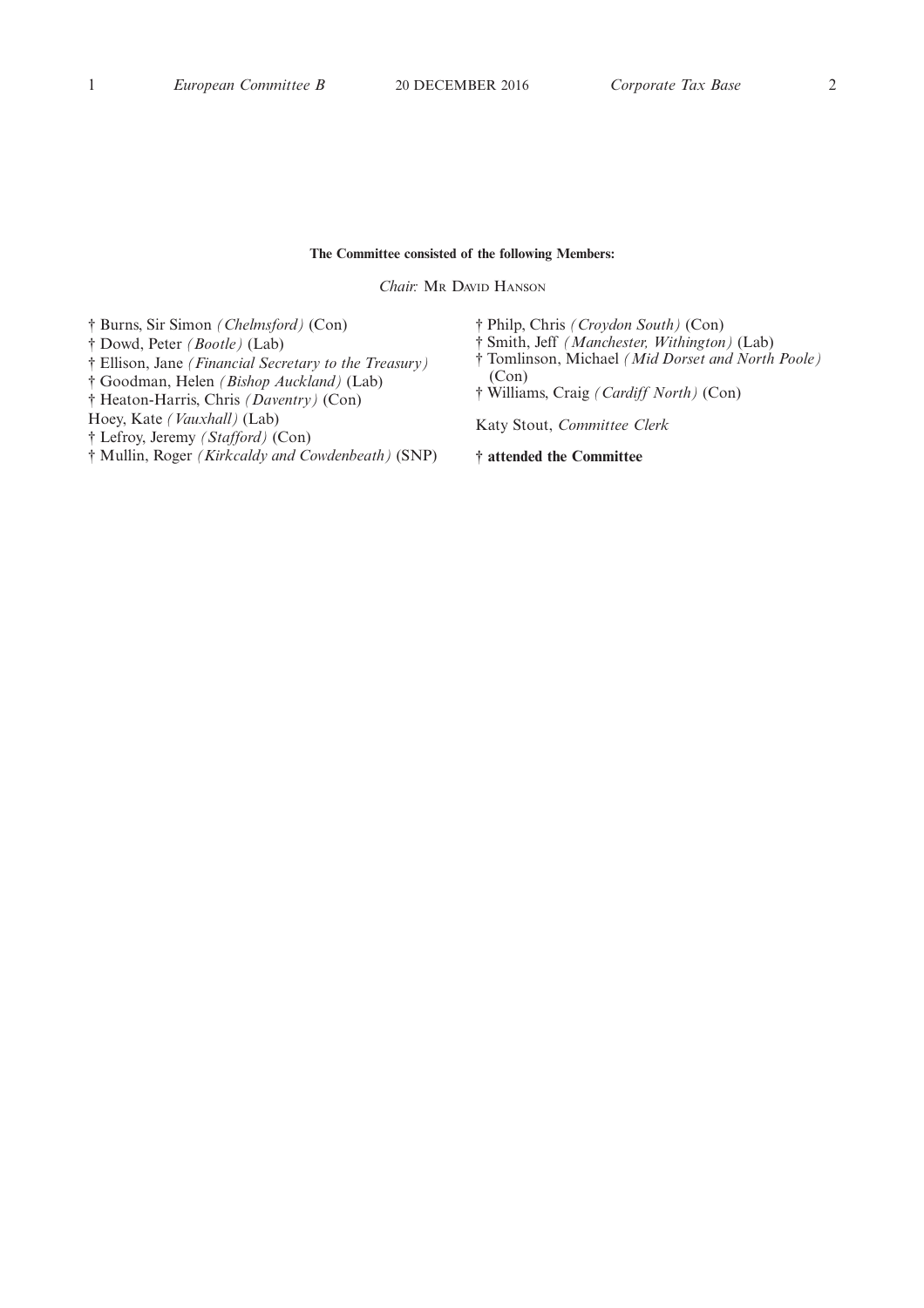### European Committee B

#### *Tuesday 20 December 2016*

[M<sup>R</sup> DAVID HANSON *in the Chair*]

#### **Corporate Tax Base**

#### 8.55 am

**The Chair:** Good morning, everybody. I know that you are all old hands at this, but I will just remind you of the format. We have up to two and a half hours. I will start by calling a member of the European Scrutiny Committee, which referred the documents for debate. Then the Minister will make a statement, which will be followed by questions, and we then can have a debate, if Members wish. I call Mr Michael Tomlinson.

**Michael Tomlinson** (Mid Dorset and North Poole) (Con): It is a great pleasure to serve under your chairmanship, Mr Hanson. I am far from being an old hand; this is my first time addressing such a Committee as a member of the European Scrutiny Committee. It might help the Committee if I took a few minutes to explain the background to the documents and the reasons why the European Scrutiny Committee has recommended them for debate.

As the European Scrutiny Committee's report says, member states have a particularly strong interest in direct taxation, as it not only governs the revenue available to them but is inextricably linked to their social and other policy choices. The EU can only act on tax if member states unanimously agree to that. In the past, the European Commission has made plain its hopes of introducing harmonisation of direct taxation for companies, in particular by establishing a common consolidated corporate tax base, or, to use its wonderful acronym, CCCTB.

In 2011, the Commission sought, with a proposed Council directive, to introduce a CCCTB, which would have provided for a single set of harmonised rules for calculating the tax base for the taxable profits of companies resident in member states. It would also have allowed companies to opt into the CCCTB or continue to operate within their own national tax system. The latter would have allowed groups of companies to calculate their total EU-wide consolidated profit for tax purposes, provided for that profit to be allocated to the companies making up the group on the basis of an apportionment formula composed of sales, payroll, number of employees and assets in each member state, and provided that member states would then tax the profit apportioned to the companies at their own corporate tax rate.

This House and seven other national Parliament Chambers issued reasoned opinions to the Presidents of the Council, the European Parliament and the Commission stating that the proposal failed to comply with the principle of subsidiarity. The Commission has formally withdrawn the proposal and replaced it with the two proposed Council directives before us. One would introduce, as a first step, a common corporate tax base, or CCTB, with application from 1 January 2019, and the other would introduce, as a second step, a CCCTB, with

application from 1 January 2021. I see you are following very closely, Mr Hanson—a wise move. Although the two proposals would largely repeat the content of the original proposal, the system would be mandatory for companies in large groups, while for others it would be voluntary.

The European Scrutiny Committee has kept the documents under scrutiny, pending developments in the negotiation. In its report published on Friday 9 December, the Committee recommended that the House issue a reasoned opinion for the reasons set out in the draft opinion annexed to the report, which I will summarise briefly. First, the Commission has not provided evidence that circumstances have changed since the rejection of the previous proposal, which was acknowledged to have adverse effects on investment, employment and GDP. Secondly, the tax base is an essential element of member states' tax sovereignty. Thirdly, the fairness of the tax system is a matter for which member states are responsible, and for which they are accountable to their own people. Fourthly, regulation at EU level would be too cumbersome to react to changes. Finally, the tax avoidance that the measures seek to address goes wider than the EU and is best tackled at OECD level.

The European Scrutiny Committee is very disappointed that the Government did not schedule this Committee meeting and the subsequent "forthwith" motion in time for the House to resolve the issue and meet the deadline for sending a reasoned opinion by 3 January 2017. However, the motion notes with regret that that is at least in part owing to the inflexibility of the eight-week deadline set by the institutions. This year, it ends over the Christmas period, when the House rightly is not sitting. The motion therefore instructs the Clerk of the House to forward the motion and reasoned opinion by way of political dialogue after the deadline for reasoned opinion has officially passed. The purpose of this debate is to discuss whether the Commission's proposals comply with the principle of subsidiarity, and whether the reasoned opinion proposed by the European Scrutiny Committee is appropriate.

**The Chair:** I am grateful to the hon. Gentleman for his introductory comments. I call the Minister to make an opening statement. I remind Members that it is a statement; there are questions after it, and no interruptions during it.

#### 9.1 am

**The Financial Secretary to the Treasury (Jane Ellison):** It is a pleasure to serve under your chairmanship, Mr Hanson. Thank you for getting us all together for this special, festive debate on an important subject: the draft directives for a common corporate tax base and a common consolidated corporate tax base. The motion proposes that the directives do not comply with the principle of subsidiarity, and I will set out the Government's position later in my remarks.

This debate takes place in the context of the decision made by the British people to leave the EU. The Government are clear that until the UK leaves the EU, it remains a full member and is subject to the same rights and responsibilities as other member states. That includes paying into the budget, attending working parties and voting on draft legislative proposals.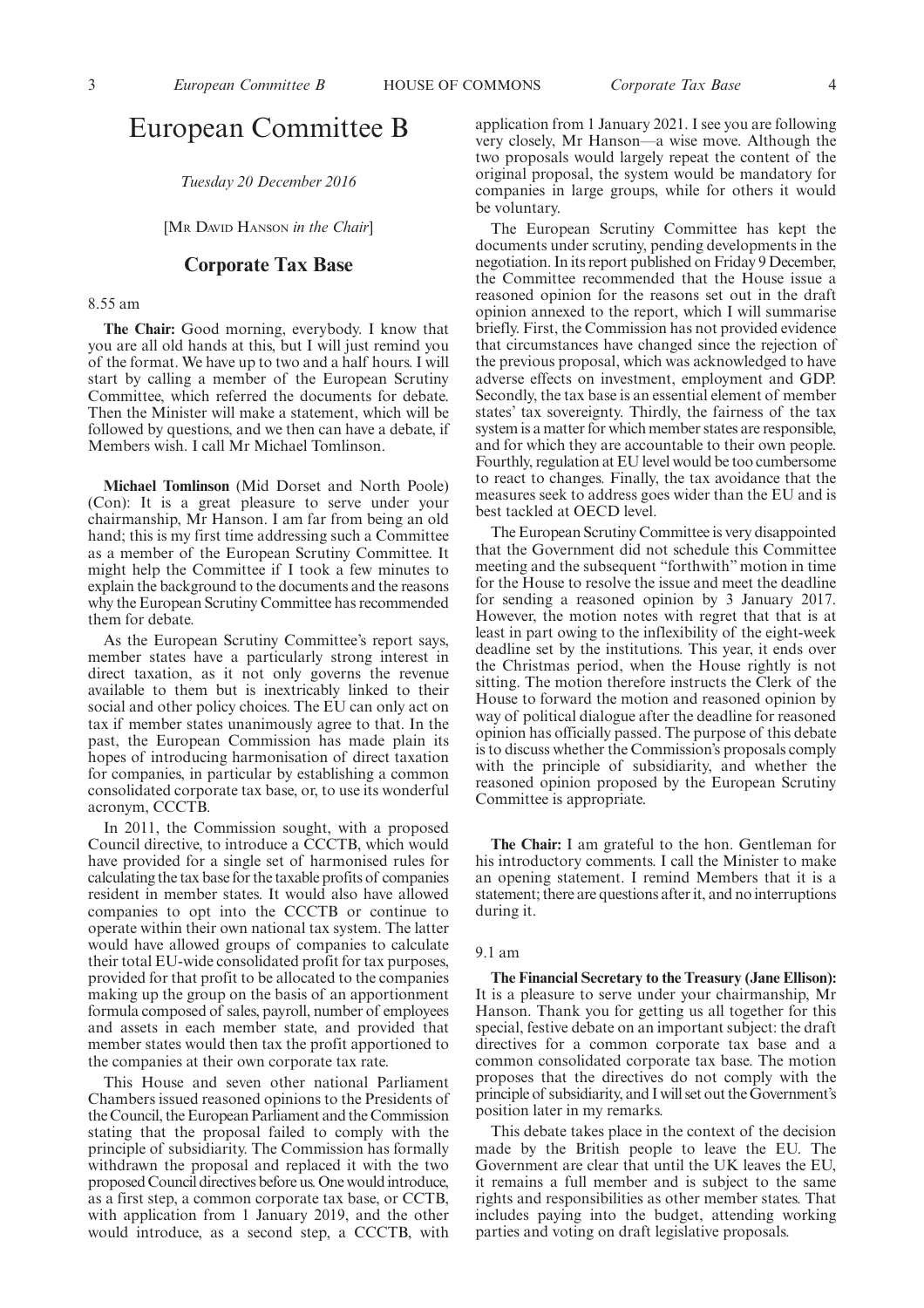The scrutiny provided by the European Scrutiny Committee is clearly of importance. Recognising that importance, I apologise up front for issuing the explanatory memorandums after the deadline. My hon. Friend the Member for Mid Dorset and North Poole generously said that the Government might have been expected to have a bit more time, given that the holiday period takes up some of the time before the eight-week deadline. I apologise that the EMs came out after the deadline, but we have worked hard to hold this debate before the Christmas recess and to give the Committee a valuable opportunity to discuss the proposals. As the Committee is aware from my hon. Friend's opening remarks, the proposals would represent a significant shift in how corporation tax was calculated and paid.

The draft directives come in two parts. The common corporate tax base would be mandatory for large companies with a turnover exceeding  $\epsilon$ 750 million, and would mean a number of changes to the way the tax base is calculated. That includes a super deduction for research and development expenditure, and an allowance for equity financing. The second part, which includes consolidation, uses the same bases as the Commission's 2011 proposal to allocate profits around the EU: workforce, sales and fixed assets.

In general, the Government are receptive to the themes underpinning the proposals. The House has discussed countering international tax avoidance on many occasions, and the focus on that and tax simplicity, capital mobility and so on is welcome. The Government are receptive to multilateral action being taken to achieve those objectives, provided that that action is effective and proportionate. For example, our work at the OECD during its base erosion and profit sharing project has helped us to tackle international tax avoidance by multinationals, and that could not have been achieved by the UK acting unilaterally. More recently, as the Committee will remember, there has been the anti-tax-avoidance directive. It built on those principles and was agreed by the UK earlier this year. We just do not think that the proposed directives meet the high bar that proposals must reach before we can agree to something that limits the UK's ability to shape its own tax policy; that is the critical point.

As the European Scrutiny Committee notes in its report, the Government do not agree that the directives will help to counter tax avoidance, which is one of the directives' stated objectives. Tax avoidance is a global issue, so limiting tax reform to the way a firm's tax is calculated within the European Union cannot solve the problem. Also, the tax avoidance measures in the draft proposals go no further than the ones the UK has already agreed at the OECD—measures that we are already implementing. We have serious concerns, for obvious reasons, about rules that rely on an exploitable formula for allocating profits and taxing rights to member states.

We do not believe that the UK should give up its sovereignty over how the tax base is calculated. Direct tax sovereignty gives us the ability to react quickly and decisively when change is needed, including to achieve domestic objectives or counter identified avoidance or abuse of tax rules.

Finally, on the legal base of the new proposals, article 115 of the treaty on the functioning of the European Union provides for EU legislation that directly affects the single market. It is possible to make a case that that article is an acceptable legal base for these proposals,

but the Government have broader reservations. In line with the European Scrutiny Committee, we do not believe that a common consolidated corporate tax base is necessary for the internal market to function effectively. Harmonising 28 bespoke tax regimes and effectively designing a single regime that can cope with different accounting standards and various international tax treaties is too ambitious, and risks detracting from more achievable goals that could actually help the functioning of the single market, such as dispute resolution.

Let me be clear: the UK will not give up member state sovereignty over our tax base without a sensible reason to do so, and we are not convinced that the proposed directives include such a reason. We are therefore not convinced that the proposal is consistent with subsidiarity. I hope that the Committee will support the motion, which the Government endorse.

**The Chair:** We have until 10 am for questions to the Minister. I remind Members that they should ask questions, not make statements. There will be a chance for debate following the questions.

Peter Dowd (Bootle) (Lab): It is a pleasure to serve under your stewardship, Mr Hanson. If I may, I will set out a series of questions, which the Minister can pick up if she wishes.

First, in the light of paragraph 1.3 of the European Scrutiny Committee's report, which indicates that the Commission has formally withdrawn its 2011 proposal for the introduction by Council directive of a common consolidated corporate tax base, or CCCTB—it almost sounds like the acronym for a children's programme—and the fact that seven other national Parliaments have given a reasoned opinion why the proposal fails to adhere to the subsidiarity principle, as the hon. Member for Mid Dorset and North Poole indicated, does the Minister acknowledge that the issue is in effect a dead duck, and that scrutiny and debate of it is therefore perhaps a little academic?

Secondly, does the Minister acknowledge, as noted in paragraph 1.3 of the report, that the question of the UK introducing these newly proposed directives is academic, given that they are provisionally lined up for implementation on 1 January 2019 and 1 January 2021 respectively—unless, of course, Brexit does not mean Brexit?

Thirdly, the European Scrutiny Committee's report also highlighted that the Government had

"completely failed to provide either any substantive analysis or its view on whether the proposals are compatible with the principle of subsidiarity."

The Minister referred to that, but the Committee specifically said that the Government had not provided any information. Why is that?

Fourthly, in paragraph 1.7 of its report, the European Scrutiny Committee expressed surprise that the Government had acquiesced to the ECOFIN conclusions of 6 December 2016 about an EU corporate tax system, given their apparent view—as set out by the Minister's predecessor, the right hon. Member for South West Hertfordshire (Mr Gauke), in response to the hon. Member for Luton North (Kelvin Hopkins) on 29 March—that the CCTB would undermine our sovereignty and

"risk harming the competitiveness and growth prospects of the Single Market."

Does the Minister agree with that conclusion of the European Scrutiny Committee?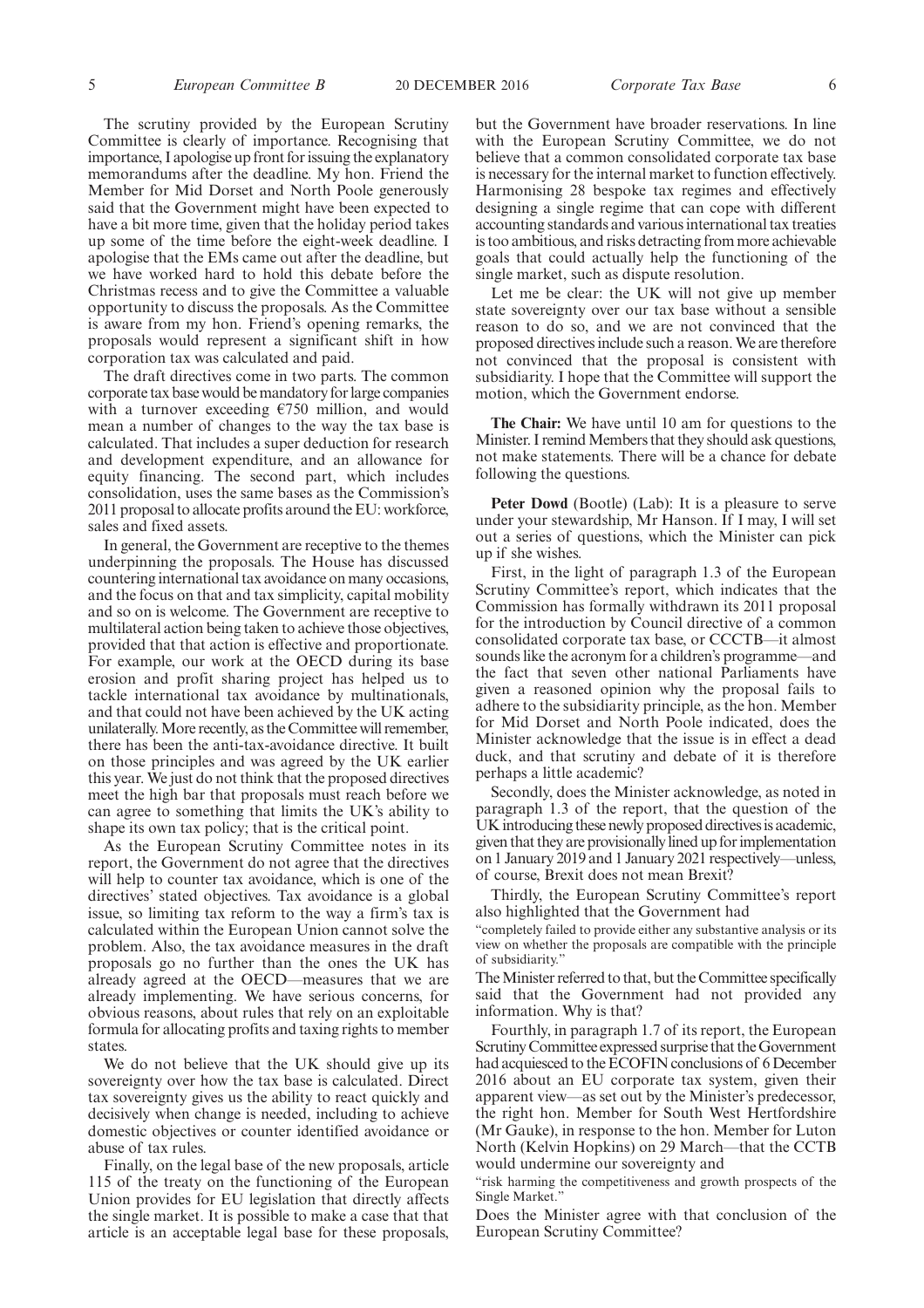7 *European Committee B* HOUSE OF COMMONS *Corporate Tax Base* 8

#### *[Peter Dowd]*

Finally, given that the issue is academic for two reasons—namely that the Government will not sign up to the CCTB and we will be virtually out of the EU by the time any progress is made on the issue—what alternative do the Government have when it comes to tackling profit shifting and unintentional double taxation across Europe and beyond?

**Jane Ellison:** I should perhaps say in anticipation that if I cannot respond to any questions from colleagues, I will of course write to them. I hope that satisfies hon. Members.

I will deal with the points raised. There was a general question about subsidiarity. We do not believe that either the CCTB or CCCTB are necessary for the internal market to function effectively, so we do not accept the assumptions that appear to underpin the Commission's proposal. At present, we are therefore not convinced that the proposal is consistent with subsidiarity.

The hon. Member for Bootle mentioned ECOFIN's conclusions. They were high level in nature and do not commit the UK to anything. The Government have made our reservations about the proposals clear. As directives on direct tax, the files require the unanimous approval of member states before they can be agreed. We will continue to engage constructively. As I said, as can be seen from our co-operation on the OECD project and the substantial number of measures we have passed since 2015 alone, we are clearly very supportive of the intended direction of travel. However, we will not sign up to anything that unduly restricts our sovereignty over direct tax, as the current version of the file does.

The legal base was also mentioned, which I touched on. Article 115 of the treaty on the functioning of the European Union provides for EU legislation that directly affects the single market. While we think that it might be possible to make the case that that article is an acceptable legal base, we have broader reservations about whether the proposals can achieve their objectives, as I have set out.

The shadow Minister asks what is envisaged as we go forward; that question quite reasonably arises whenever we debate EU matters. He mentioned the timing, which clearly relates to when we will leave the EU. UK companies that operate in the EU and meet the conditions of the CCCTB would need to understand and operate under its rules if it were to come into effect. The amount of profit allocable to UK activities will remain the same.

From the perspective of double taxation relief, our rules and treaties should continue to operate as they do now. In fact, we have double taxation treaties in place with all of our European partners—as the hon. Member for Kirkcaldy and Cowdenbeath knows; we debated this on Friday—so we are not dependent on EU laws alone on such matters. Those are already in place and will continue to operate as they do now, so we do not think that that is too much of a material concern. I think I have touched on all the key points. Subsidiarity was mentioned, but I think I have alluded to it sufficiently.

**Helen Goodman** (Bishop Auckland) (Lab): It is a pleasure to serve under your chairmanship, Mr Hanson. I have two questions for the Minister. First, I am not clear whether her primary objection is on principle, or because she dislikes the content of the proposed instrument. Will she engage in a thought experiment with me? Were member states to come together around a table and all agree to move together and change their corporate tax bases in the way that is proposed here, but not through an EU instrument, would she be happy to sign up to that? Does she object on principle, or does she dislike the content of the proposal? Secondly, what consideration has the Minister given to the impact on the Government's Brexit negotiations of adopting this stance on this instrument?

**Jane Ellison:** I thank the hon. Lady for her questions; they were good, as I would expect. As I said, the UK will not give up member state sovereignty over our tax base without very good reason, and we are not convinced that there are such reasons in the directive. On some measures, such as the ATAD measure to which I referred, we have come together and been able to agree something.

Having direct control over our tax base enables us to respond to events in our own jurisdiction. We have debated tax a lot over recent years, and it has become apparent to all of us in this House that the challenges we face are global. Leaving aside the timeline issue, it is quite hard to envisage a situation in which there would be a sufficiently compelling reason—the hon. Lady set out a hypothetical situation—to give up direct control over our tax base, given the global challenge we face with some of these tax issues.

We are working very well domestically, with almost 30 measures passed since 2015—some of them are yet to come into effect, and others are already working—and have co-operated through the OECD. For those reasons, we do not see this proposal as compelling enough to cause us to give up something as important as direct control over our tax base.

**Chris Philp** (Croydon South) (Con): It is a pleasure to serve under your chairmanship for the second time, Mr Hanson. I sympathise with the points made by my hon. Friend the Member for Mid Dorset and North Poole and the Minister, but I have two questions.

On the question of sovereignty over taxation, does the Minister agree that the UK being a signatory to the OECD BEPS arrangements she referred to entails an implicit loss of sovereignty, because we are making an international agreement? Does the sovereignty argument not apply equally there?

My second question is on European taxation. The Minister made some powerful points about the global nature of taxation and said that acting at a European level alone may not be fully effective. Does she think that European Union member states adopting these proposals would prevent some multinationals—I am thinking particularly of companies such as Amazon and Google—from effectively running their European sales via Dublin and Luxembourg in order to benefit from very low rates of taxation and avoid paying tax in member states where sales and staff are located? I fully accept the reasons the Minister gave, but what assurance can she give the Committee that we will successfully clamp down on those tax-planning—I will not say evasion—measures if we cannot do so via this instrument? What other channels could we use to avoid that happening?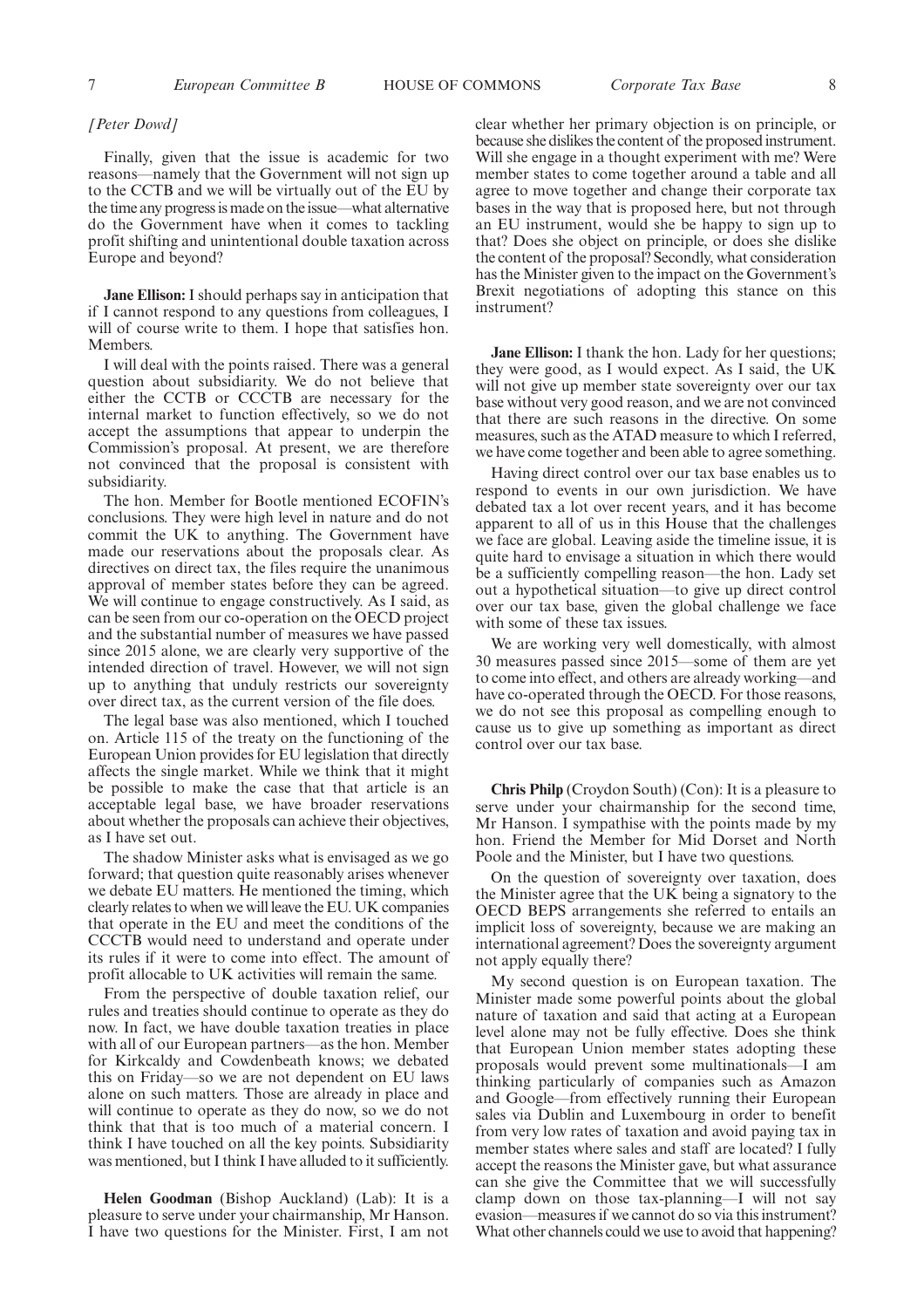#### **Helen Goodman:** Very good questions.

**Jane Ellison:** They are indeed good questions. The latter point is something to which we have all given a great deal of thought. I might write to my hon. Friend the Member for Croydon South with further reflections, if that is all right. He is right to say that these issues exercise us all, but they are not purely European issues. Indeed, some of the challenges with famous companies' taxation arrangements actually have their roots in the US tax code, more than EU taxation, but I might write to him with a more thought-out response.

On my hon. Friend's first question, it is true that we have agreed files in Europe that impact on direct tax. As he said, the UK has been actively participating in multilateral action through G8, G20 and the OECD to reform international tax standards and prevent tax avoidance and aggressive tax planning by multinationals, as part of the Government's objective to align the taxation of profits with economic activity, which relates to his second point.

We have supported EU-level action where appropriate but are keen to ensure that it fits with the way multinational enterprises are taxed globally. We fully supported the European Commission's work to implement the recommendations from the BEPS project through the anti-tax-avoidance directive, but the crucial point is that those actions are targeted at particular issues, and the degree of co-ordination required between countries' tax regimes is limited to the extent necessary to address them. We feel that agreeing a common consolidated tax base at EU level is a more fundamental change in the way companies are treated. For the reasons I laid out in my opening statement, it goes too far for us to agree that it is the right way to proceed.

#### **The Chair:** If there are no further questions, I call the Minister to move the motion.

#### *Motion made, and Question proposed,*

That the Committee takes note of European Union Document No. 13730/16 and Addenda 1 to 3, a Proposal for a Council Directive on a Common Corporate Tax Base; further takes note of European Union Document No. 13731/16 and Addenda 1 to 3, a Proposal for a Council Directive on a Common Consolidated Corporate Tax Base; considers that the proposals do not comply with the principle of subsidiarity for the reasons set out in the Twenty-third Report of the European Scrutiny Committee (HC 71- xxi); regrets that because of the inflexibility of the deadline for providing a Reasoned Opinion over the Christmas period it has not proved possible in the time available for the House to serve a Reasoned Opinion in accordance with Article 6 of Protocol No. 2 annexed to the EU Treaties on the application of the principles of subsidiarity and proportionality; and instructs the Clerk of tile House to forward this motion and the Reasoned Opinion recommended by the European Scrutiny Committee to the European Commission by way of political dialogue.—*(Jane Ellison.)*

**The Chair:** We have until 11.25 am for debate.

#### 9.20 am

**Peter Dowd:** Some of the questions being asked today are crucial, but as I said in my questions, I fear we are in a period of transition before we leave the European Union, and thus many of our discussions are in danger of being more focused on theological, almost philosophical, and academic questions about European Union issues.

There is a danger that we are fighting a battle that has been fought and, depending on one's perspective, lost. We must move on. I recognise that it is important to scrutinise these issues, but there is a danger that we are scrutinising the past. Issues relating to the corporation tax base, or what we want to do in the context of Europe and the world, must be done in the context of the future, not the past.

When I read the document, I had a sense of fear or concern about some issues and I wanted to tease these out in my questions—for example, the ECOFIN issue. The danger is that in trying to tease out these issues, we are not dealing with what we will do from here on in, and are concentrating on the past. It is important to realise that the 2011 directives are toast; they are gone. The two alternative proposals will not come into effect because we will not agree to them, so they are academic. It would be best to concentrate our efforts on how we deal with corporation tax as a partner of Europe, not a member of it. Much as I think that is regrettable, we are where we are, and we need to move the debate on to post-Brexit, not rehash old debates and arguments that we have had many times. We need to move on.

#### 9.23 am

**Helen Goodman:** I want to take hon. Members back two or three years to debates in the main Chamber when the UK was asked to contribute to the Irish bail-out. I had an extremely interesting conversation at that time with colleagues from the Ulster Unionist party. They pointed out that the Irish had made cuts in their corporation tax in an attempt to attract inward investment. They were extremely irritated by this, because some firms had relocated from Northern Ireland to the Republic; Northern Ireland had lost jobs, output and economic activity. However, the Republic's tax take, which should have supported it, was not going into its coffers, so there was a double whammy, and we in Great Britain and Northern Ireland were asked to contribute to the Irish bail-out. Understandably, Northern Ireland Members were extremely unimpressed by this sequence of episodes.

That made me think we need to get a handle on competitive corporate tax-cutting around the world. Ministers are trumpeting the possibility of having the lowest corporation tax in the western world, but I am not sure how clever it is for countries to undercut one another constantly. There is a serious risk that we so distort our tax arrangements that we will not raise enough money to run the public services that we need for a modern economy. Yesterday in the Chamber, we discussed the importance of supporting science and R and D, for example. We so undermine our capacity to raise money to do things that we undermine our economic activity.

**Chris Philp:**I thank my Treasury Committee colleague for giving way. How does she respond to the fact that even though we have cut corporation tax, the total pound amount of corporation tax paid has gone up?

**Helen Goodman:** I am not sure what time period the hon. Gentleman is talking about, but we have had a recovery since the great crash; if we have more economic activity, we will get more corporation tax receipts,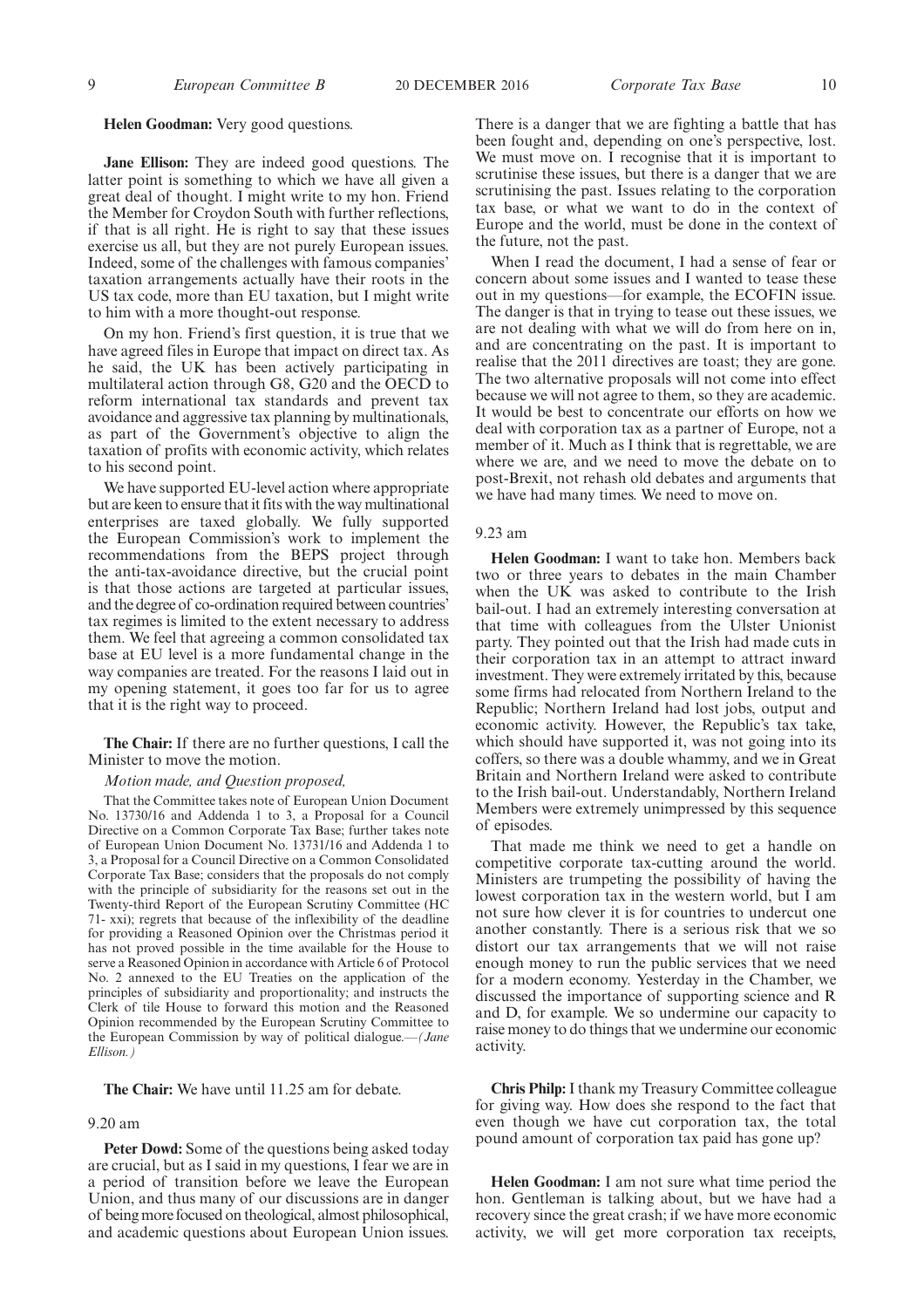#### *[Helen Goodman]*

irrespective of corporation tax rates. I do not subscribe to extreme Lafferism; I am not convinced that going down the path of competitive tax cutting is a good idea. A common consolidated corporate tax base is an aspect of that. I see that the impact assessment states that a CCCTB would increase growth by up to 1.3%. That is an astonishing amount of money—more than twice the benefits that the Government estimate would come from signing the Transatlantic Trade and Investment Partnership. Compliance costs would be expected to decrease significantly as well, which is an extremely business-friendly approach.

I have not looked in infinite detail at every aspect of the proposals, so I can believe that they are not satisfactory, but we need to be careful about saying that we will not co-operate with other countries on this. The Minister knows that the OECD process is extremely slow. If the European Union was united on what it proposed in the OECD, we might be able to speed up and improve the international settlement. She is absolutely right to say that we need agreement with the Americans.

On the interrelationship with Brexit and the point made by my hon. Friend the Member for Bootle, I asked the Minister whether she had considered the read-across to the Brexit negotiations, and she did not respond, so I take it that she has not considered that. The Treasury Committee visited Berlin and Rome in September—unfortunately, the hon. Member for Croydon South was not able to be there—and we had interesting conversations. One that comes back to me is the conversation we had with the Bank of Italy about the negotiations with respect to banking.

One issue on the table is banking regulation. We have had a constant stream, if not a barrage, of lobbying from the City—we can see the City if we look out of the window—about its concerns to maintain passporting, common regulations and so on, so that we do not lose activity to Frankfurt, Dublin or even Paris. When the people on the other side of the table, our European partners, consider what concessions and agreements they will make on banking regulation, they will have in their minds the risks for their banks once the UK has left the European Union. One of the really big risks for them is our cutting our taxes on banks. If we cut those taxes significantly, that would make London even more attractive. By resisting these measures, the Minister makes it look more likely that we will reduce our taxes on the banks; that increases the resistance on the other side of the table in Brussels to the kind of regulatory settlement that we would all like to see, for the benefit of the people in the City of London who bring in so much tax revenue to this country.

I am not sure whether the detail of the measures are absolutely right, but I do think that we run a risk of appearing to be sceptical. The Minister does not have a history as a Eurosceptic, but let her not run scared from those in her party who were hard Brexiteers.

#### 9.31 am

**Jane Ellison:**I thank colleagues for their contributions, which included a typically thoughtful speech from the hon. Member for Bishop Auckland. I will not detain the Committee too long in drawing some closing thoughts together. I thank the members of the European Scrutiny Committee for recommending this debate. The Government will continue to respond to these important debates, allowing parliamentary scrutiny of EU proposals. I take the point that the hon. Member for Bootle made, but I would not go as far as to say that this is all a pointless exercise.

**Peter Dowd:**I understand where the Minister is coming from, but I want to be clear: I was not trying to say that this is a pointless exercise—it is absolutely crucial that we have scrutiny of these matters. The point I was trying to make was that much of the scrutiny focused on what happened in the past, not what will happen in the future. We are having debates and discussions about things that are not really going to take us forward. That is the point I was trying to make—not that it was pointless, but that the scrutiny is the wrong scrutiny.

**Jane Ellison:**A fair point, and I welcome the clarification, but I would still slightly disagree. The debates we have been having about the challenges of international taxation and multinationals, which were laid out eloquently by the hon. Member for Bishop Auckland, are ongoing. They have taken place in the context of the G20 and the OECD, and will continue to take place in the EU. We will continue to have those debates after our exit from the EU because, as people have said, we are leaving the EU, not Europe, and we will continue to have very important relationships. It is important that we engage with this direction of travel, because this is hardly going to be an overnight process.

There was a slight implication in the contribution from the hon. Member for Bishop Auckland that compared to the OECD, the EU was a model of speedy progress; that is where I would sound my only note of scepticism. It is clear that we will be engaging on these matters for a long time to come, in a range of international forums, so the debates that we have are useful. They have been echoed in other countries. Other people have expressed issues and concerns, as we have as a country, and there have been other reasoned opinions offered.

**Helen Goodman:** Will the Minister tell us which other countries have been resistant? She said there were seven.

**Jane Ellison:** No, I said several. I think I am right in saying that Ireland has offered a reasoned opinion, and there has been debate in other countries as well. On the issue of direct tax and sovereignty in particular, the UK is not taking a stand-alone point of view.

I want to address the points made by the hon. Lady about wider co-operation and competitive corporation tax. My main reason for pushing back against the points she made is that although it is true that UK corporation tax was 28% in 2010 and will be 17% by the end of this Parliament—we have already legislated for that—the backdrop to that is our active engagement and, indeed, leadership in international forums to address some of the issues that we are all concerned about to do with multinational tax avoidance and aggressive planning.

Our mantra is that taxes should be competitive and fair, but paid. The Chancellor has been clear about the path that we have set for this Parliament to the figure of 17%, and that it is right in the circumstances. We have